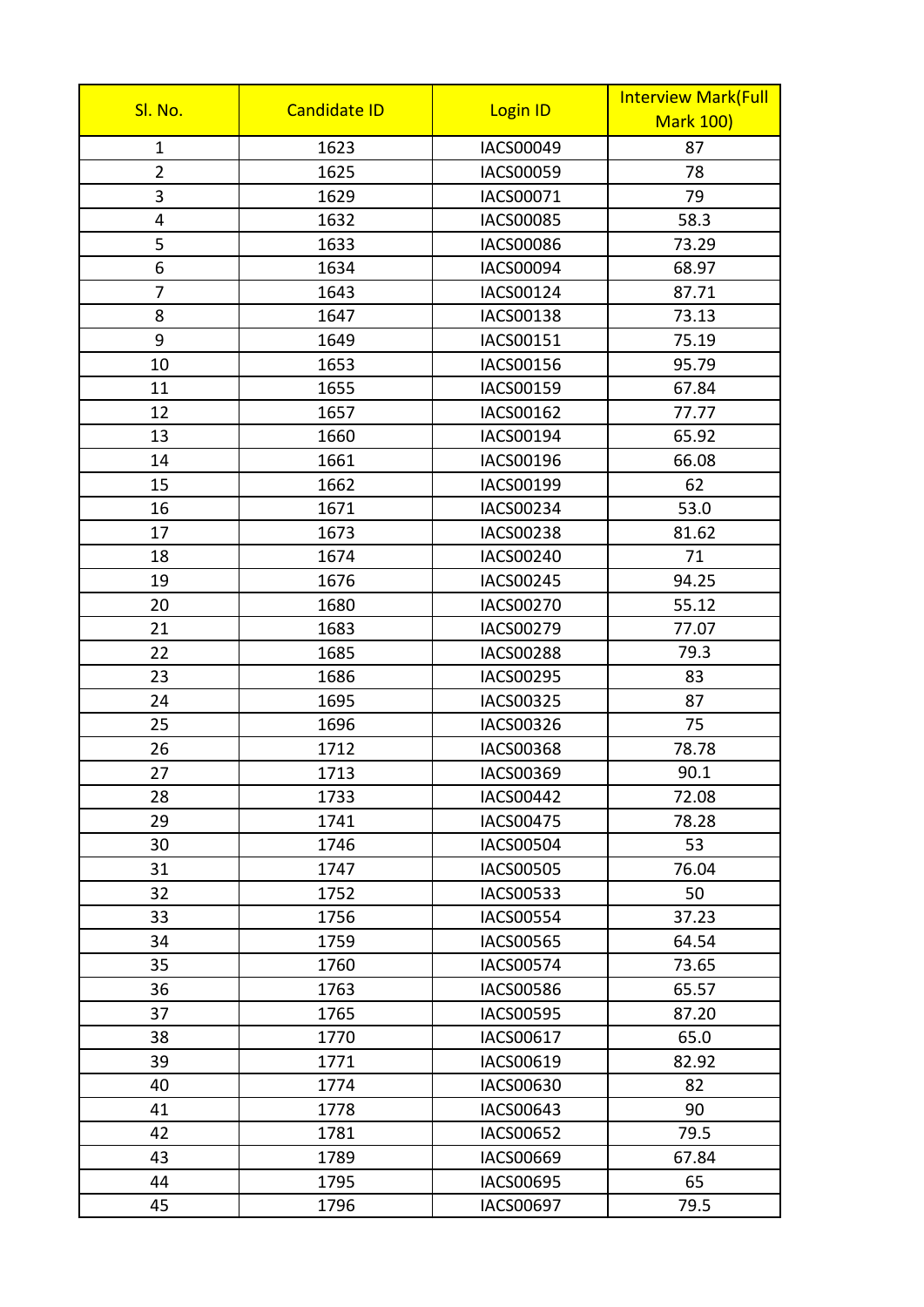| 46 | 1797 | IACS00699        | 76.04 |
|----|------|------------------|-------|
| 47 | 1801 | IACS00716        | 76.38 |
| 48 | 1804 | IACS00733        | 82.68 |
| 49 | 1805 | <b>IACS00735</b> | 85.86 |
| 50 | 1806 | <b>IACS00740</b> | 97.85 |
| 51 | 1808 | <b>IACS00756</b> | 52.8  |
| 52 | 1814 | <b>IACS00779</b> | 64.93 |
| 53 | 1817 | IACS00791        | 50    |
| 54 | 1826 | <b>IACS00822</b> | 40.98 |
| 55 | 1827 | IACS00823        | 86.17 |
| 56 | 1830 | <b>IACS00838</b> | 72.08 |
| 57 | 1833 | <b>IACS00845</b> | 67.96 |
| 58 | 1837 | <b>IACS00859</b> | 90    |
| 59 | 1838 | <b>IACS00869</b> | 75.19 |
| 60 | 1840 | <b>IACS00876</b> | 0.00  |
| 61 | 1841 | <b>IACS00877</b> | 90.1  |
| 62 | 1843 | IACS00881        | 91.16 |
| 63 | 1844 | <b>IACS00882</b> | 0.00  |
| 64 | 1845 | <b>IACS00892</b> | 93.5  |
| 65 | 1853 | IACS00952        | 76.76 |
| 66 | 1865 | <b>IACS00994</b> | 34.63 |
| 67 | 1866 | IACS00997        | 64.6  |
| 68 | 1871 | IACS01018        | 73.13 |
| 69 | 1887 | IACS01060        | 77.07 |
| 70 | 1889 | IACS01066        | 0.0   |
| 71 | 1896 | IACS01093        | 62.8  |
| 72 | 1897 | IACS01100        | 32.32 |
| 73 | 1908 | IACS01142        | 93.9  |
| 74 | 1915 | IACS01165        | 96.82 |
| 75 | 1926 | <b>IACS01234</b> | 59.36 |
| 76 | 1927 | IACS01239        | 66.16 |
| 77 | 1928 | IACS01243        | 37.88 |
| 78 | 1930 | IACS01245        | 52.3  |
| 79 | 1935 | IACS01273        | 72    |
| 80 | 1940 | <b>IACS01283</b> | 55    |
| 81 | 1959 | <b>IACS01348</b> | 90.1  |
| 82 | 1965 | <b>IACS01360</b> | 55.21 |
| 83 | 1967 | IACS01362        | 51.5  |
| 84 | 1971 | IACS01393        | 70.1  |
| 85 | 1975 | <b>IACS01397</b> | 77.38 |
| 86 | 1980 | IACS01412        | 58.0  |
| 87 | 1983 | <b>IACS01424</b> | 50    |
| 88 | 1985 | IACS01426        | 73.98 |
| 89 | 1990 | <b>IACS01435</b> | 73.47 |
| 90 | 1991 | IACS01440        | 85.83 |
| 91 | 1994 | <b>IACS01444</b> | 88.58 |
| 92 | 1995 | IACS01448        | 75.01 |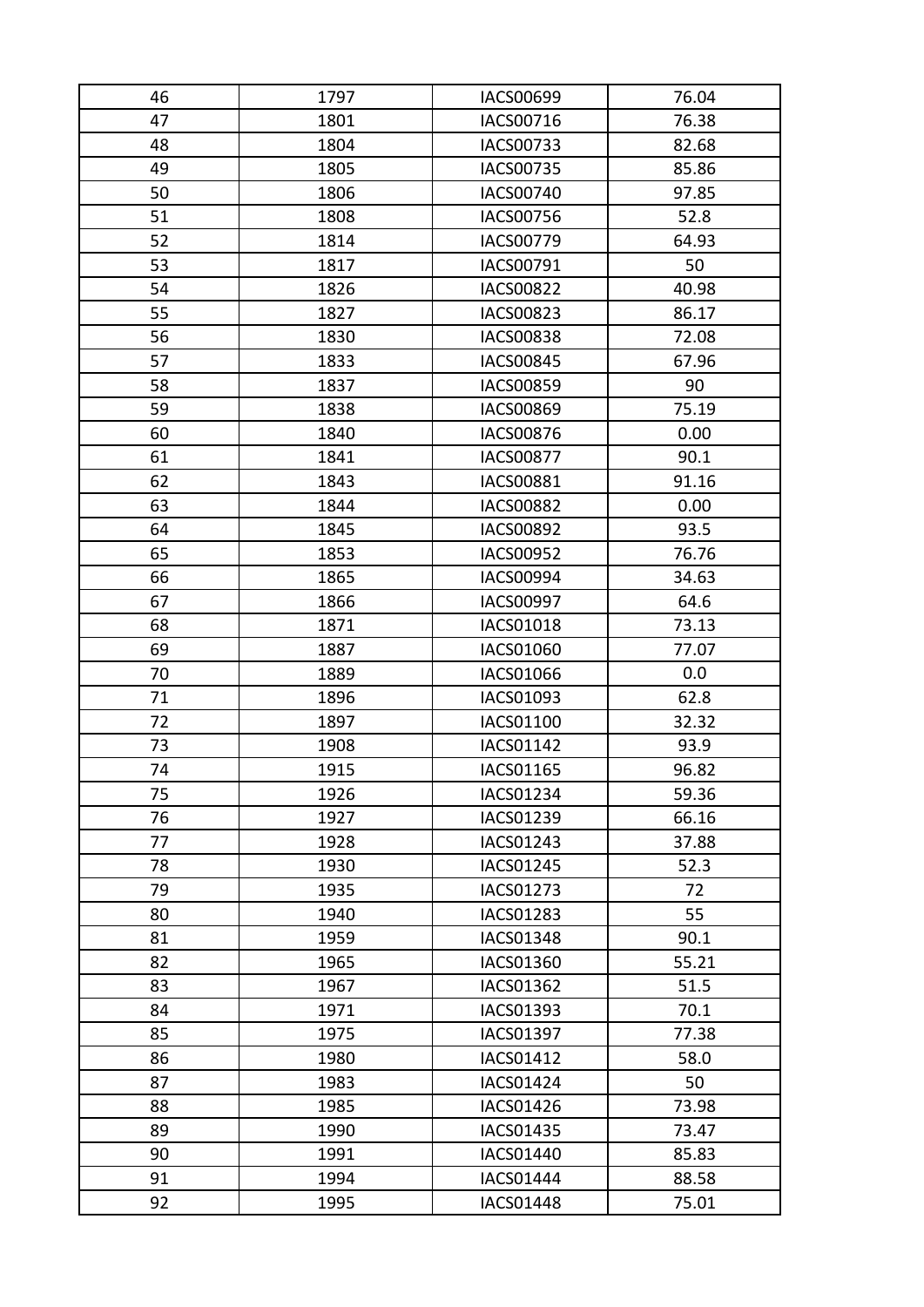| 93  | 1997 | <b>IACS01453</b> | 57.24 |
|-----|------|------------------|-------|
| 94  | 2001 | <b>IACS01477</b> | 74.7  |
| 95  | 2006 | IACS01484        | 84.41 |
| 96  | 2008 | <b>IACS01496</b> | 66.66 |
| 97  | 2012 | <b>IACS01505</b> | 67.84 |
| 98  | 2014 | IACS01512        | 78    |
| 99  | 2017 | <b>IACS01518</b> | 87.98 |
| 100 | 2022 | <b>IACS01538</b> | 51.01 |
| 101 | 2025 | <b>IACS01550</b> | 0.00  |
| 102 | 2032 | IACS01573        | 96.67 |
| 103 | 2044 | IACS01613        | 55    |
| 104 | 2051 | <b>IACS01647</b> | 81    |
| 105 | 2055 | <b>IACS01656</b> | 79.5  |
| 106 | 2065 | IACS01702        | 77.1  |
| 107 | 2067 | IACS01707        | 65    |
| 108 | 2068 | <b>IACS01708</b> | 87.37 |
| 109 | 2072 | <b>IACS01724</b> | 93.28 |
| 110 | 2076 | <b>IACS01732</b> | 76.90 |
| 111 | 2087 | <b>IACS01759</b> | 97.52 |
| 112 | 2088 | IACS01761        | 89.4  |
| 113 | 2089 | <b>IACS01764</b> | 65.0  |
| 114 | 2090 | IACS01766        | 53    |
| 115 | 2091 | <b>IACS01772</b> | 82.74 |
| 116 | 2092 | <b>IACS01776</b> | 67.7  |
| 117 | 2096 | <b>IACS01794</b> | 51.34 |
| 118 | 2113 | <b>IACS01869</b> | 69.96 |
| 119 | 2114 | <b>IACS01873</b> | 34.85 |
| 120 | 2116 | <b>IACS01877</b> | 71    |
| 121 | 2118 | <b>IACS01880</b> | 95.2  |
| 122 | 2123 | <b>IACS01902</b> | 64.5  |
| 123 | 2126 | IACS01910        | 72.08 |
| 124 | 2130 | IACS01930        | 69.96 |
| 125 | 2144 | IACS01973        | 78    |
| 126 | 2148 | IACS01981        | 62.91 |
| 127 | 2156 | <b>IACS01999</b> | 95    |
| 128 | 2161 | <b>IACS02018</b> | 74.0  |
| 129 | 2162 | IACS02023        | 53.7  |
| 130 | 2165 | IACS02031        | 76.32 |
| 131 | 2166 | IACS02033        | 65.72 |
| 132 | 2167 | IACS02034        | 62    |
| 133 | 2170 | <b>IACS02040</b> | 87.20 |
| 134 | 2171 | <b>IACS02045</b> | 54.41 |
| 135 | 2176 | <b>IACS02055</b> | 66.08 |
| 136 | 2181 | <b>IACS02065</b> | 58.1  |
| 137 | 2184 | <b>IACS02082</b> | 54.25 |
| 138 | 2185 | IACS02083        | 63.6  |
| 139 | 2186 | <b>IACS02084</b> | 77.38 |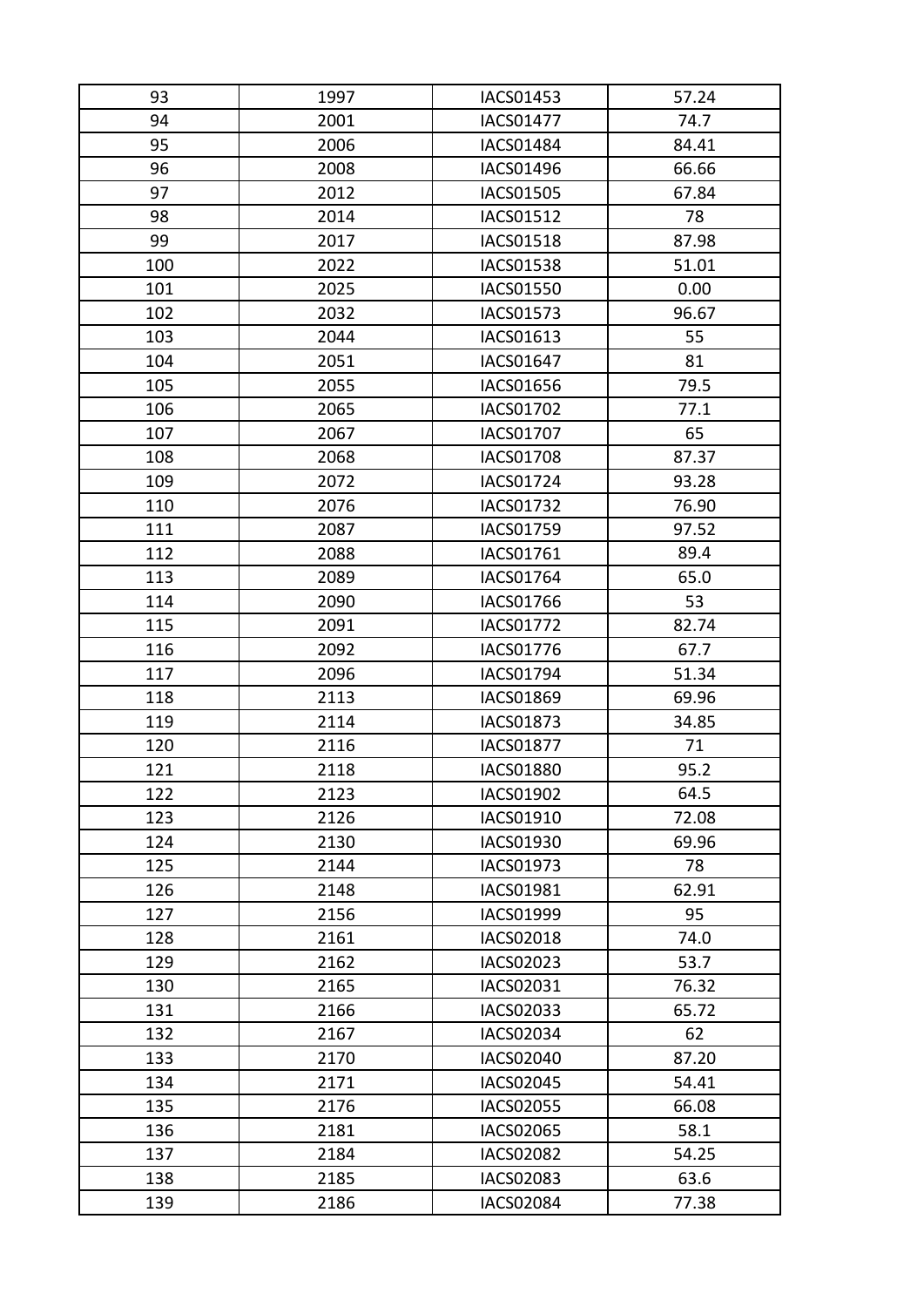| 140 | 2187 | <b>IACS02085</b> | 50    |
|-----|------|------------------|-------|
| 141 | 2188 | IACS02101        | 62    |
| 142 | 2189 | IACS02110        | 68.85 |
| 143 | 2195 | IACS02119        | 55    |
| 144 | 2197 | IACS02125        | 54.37 |
| 145 | 2201 | IACS02140        | 84.28 |
| 146 | 2204 | IACS02150        | 50    |
| 147 | 2205 | IACS02151        | 53    |
| 148 | 2231 | <b>IACS02252</b> | 57.24 |
| 149 | 2239 | <b>IACS02279</b> | 53    |
| 150 | 2242 | IACS02312        | 76.32 |
| 151 | 2244 | <b>IACS02328</b> | 84.28 |
| 152 | 2245 | <b>IACS02329</b> | 82    |
| 153 | 2250 | <b>IACS02354</b> | 82.68 |
| 154 | 2251 | IACS02364        | 95.44 |
| 155 | 2253 | IACS02371        | 53.4  |
| 156 | 2275 | IACS02457        | 93.38 |
| 157 | 2276 | <b>IACS02465</b> | 64.3  |
| 158 | 2277 | <b>IACS02466</b> | 94.25 |
| 159 | 2278 | IACS02468        | 84.8  |
| 160 | 2286 | <b>IACS02494</b> | 95    |
| 161 | 2292 | <b>IACS02528</b> | 94.2  |
| 162 | 2300 | <b>IACS02549</b> | 89.60 |
| 163 | 2307 | <b>IACS02574</b> | 87.55 |
| 164 | 2309 | <b>IACS02579</b> | 81.62 |
| 165 | 2310 | <b>IACS02584</b> | 33.84 |
| 166 | 2314 | <b>IACS02597</b> | 77.38 |
| 167 | 2321 | <b>IACS02623</b> | 78    |
| 168 | 2328 | <b>IACS02656</b> | 98.0  |
| 169 | 2333 | <b>IACS02667</b> | 83.95 |
| 170 | 2339 | <b>IACS02688</b> | 66.77 |
| 171 | 2354 | IACS02749        | 54.7  |
| 172 | 2360 | <b>IACS02768</b> | 54.4  |
| 173 | 2364 | IACS02781        | 86.72 |
| 174 | 2370 | <b>IACS02802</b> | 51.8  |
| 175 | 2378 | IACS02841        | 85    |
| 176 | 2386 | <b>IACS02877</b> | 90.6  |
| 177 | 2389 | <b>IACS02896</b> | 36.36 |
| 178 | 2391 | IACS02909        | 80    |
| 179 | 2393 | IACS02913        | 63.6  |
| 180 | 2401 | IACS02934        | 65.48 |
| 181 | 2402 | <b>IACS02936</b> | 50    |
| 182 | 2408 | <b>IACS02964</b> | 74.68 |
| 183 | 2409 | <b>IACS02967</b> | 82.68 |
| 184 | 2410 | <b>IACS02976</b> | 75    |
| 185 | 2417 | <b>IACS02990</b> | 89.43 |
| 186 | 2430 | <b>IACS03047</b> | 59    |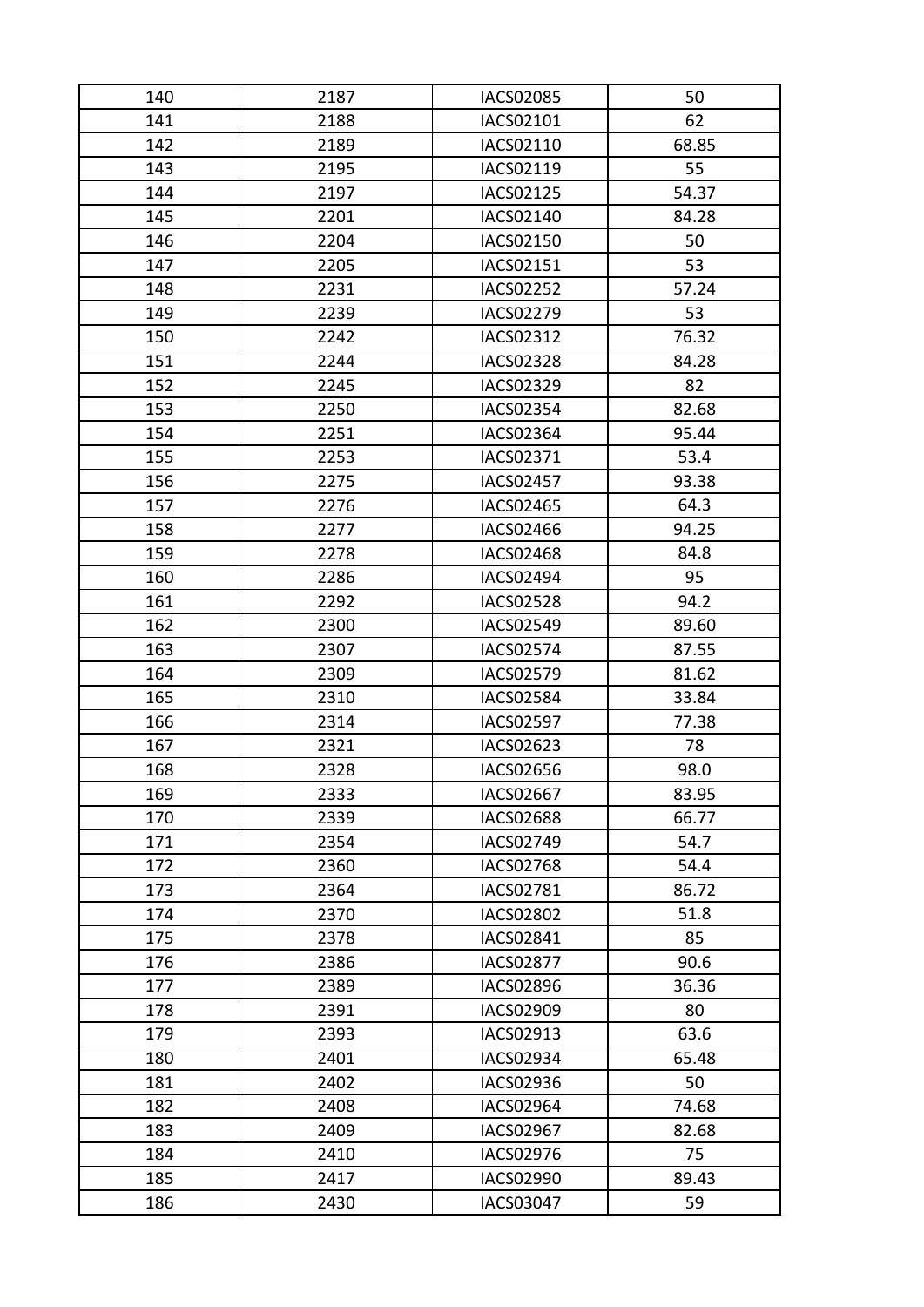| 187 | 2434 | IACS03061        | 65.0        |
|-----|------|------------------|-------------|
| 188 | 2450 | IACS03140        | 86.43       |
| 189 | 2451 | IACS03141        | 85.7        |
| 190 | 2454 | IACS03156        | 89          |
| 191 | 2457 | IACS03169        | 54.40       |
| 192 | 2460 | IACS03174        | 84.8        |
| 193 | 2482 | IACS03233        | 0.00        |
| 194 | 2485 | IACS03242        | 86.01       |
| 195 | 2486 | <b>IACS03244</b> | 0.00        |
| 196 | 2496 | IACS03266        | 97.3        |
| 197 | 2509 | IACS03285        | 72          |
| 198 | 2522 | IACS03314        | 78.20       |
| 199 | 2523 | IACS03327        | 75.32       |
| 200 | 2528 | <b>IACS03358</b> | 74.2        |
| 201 | 2531 | IACS03375        | 97.16       |
| 202 | 2545 | IACS03416        | 89.6        |
| 203 | 2548 | IACS03422        | 79          |
| 204 | 2553 | IACS03444        | 83.8        |
| 205 | 2554 | <b>IACS03445</b> | 95.61       |
| 206 | 2556 | IACS03449        | 80.56       |
| 207 | 2558 | <b>IACS03452</b> | 87.98       |
| 208 | 2560 | <b>IACS03458</b> | 98          |
| 209 | 2564 | <b>IACS03470</b> | 94.76       |
| 210 | 2570 | <b>IACS03500</b> | 65          |
| 211 | 2572 | IACS03511        | 62.65       |
| 212 | 2575 | <b>IACS03536</b> | 50          |
| 213 | 2582 | <b>IACS03556</b> | $\mathbf 0$ |
| 214 | 2590 | <b>IACS03566</b> | 66.08       |
| 215 | 2591 | <b>IACS03568</b> | 58.53       |
| 216 | 2594 | <b>IACS03572</b> | 50          |
| 217 | 2601 | <b>IACS03587</b> | 60          |
| 218 | 2605 | IACS03599        | 87.0        |
| 219 | 2622 | <b>IACS03656</b> | 34.51       |
| 220 | 2623 | <b>IACS03666</b> | 64          |
| 221 | 2624 | <b>IACS03669</b> | $\mathbf 0$ |
| 222 | 2629 | <b>IACS03682</b> | 78.44       |
| 223 | 2630 | IACS03683        | 90.3        |
| 224 | 2632 | <b>IACS03689</b> | 55          |
| 225 | 2641 | IACS03733        | 53          |
| 226 | 2651 | <b>IACS03762</b> | 65          |
| 227 | 2657 | <b>IACS03778</b> | 92.25       |
| 228 | 2664 | IACS03793        | 53          |
| 229 | 2666 | <b>IACS03799</b> | 85.31       |
| 230 | 2667 | <b>IACS03800</b> | 34.63       |
| 231 | 2674 | <b>IACS03812</b> | 69          |
| 232 | 2677 | <b>IACS03820</b> | 93.55       |
| 233 | 2679 | <b>IACS03832</b> | 87.98       |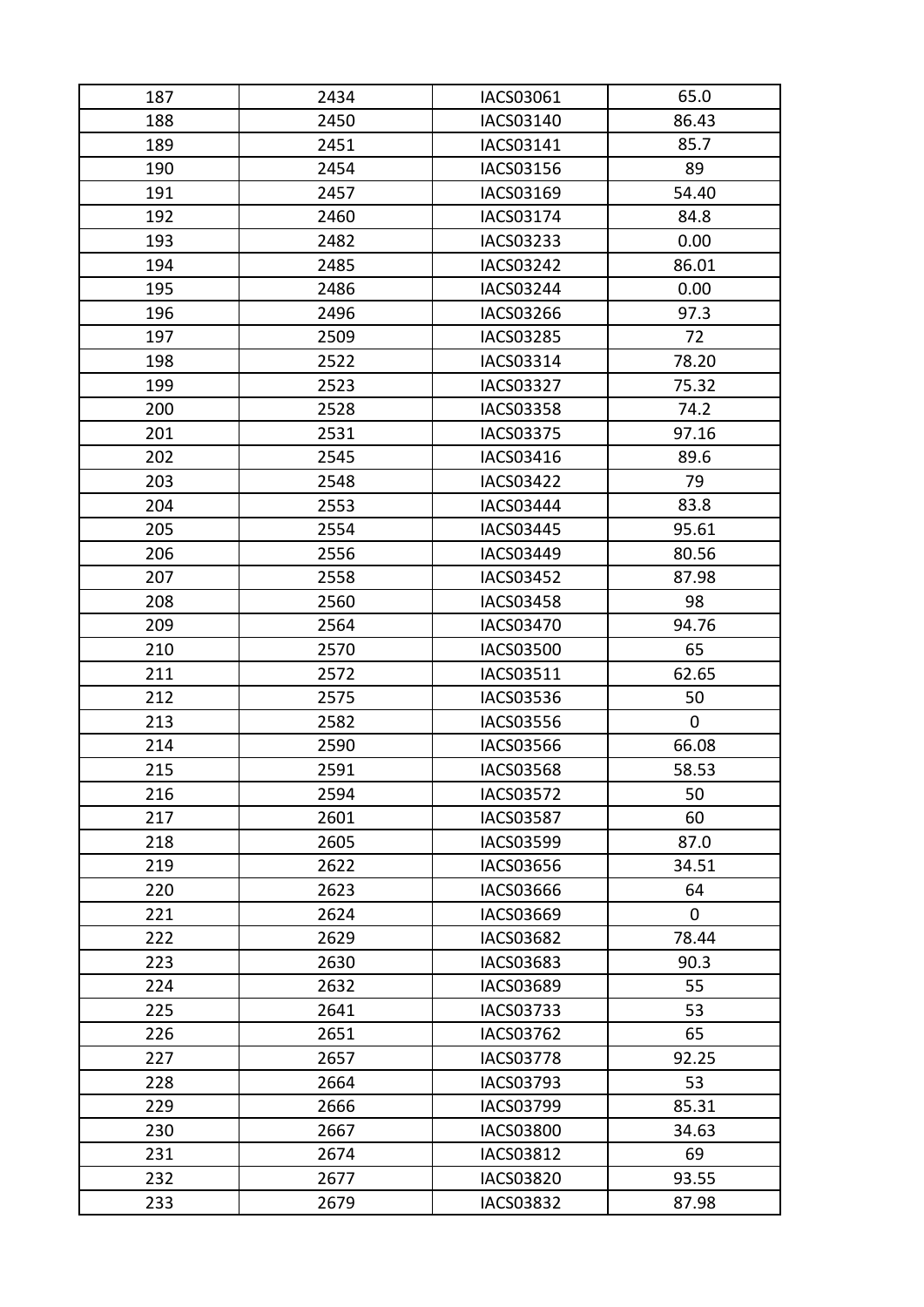| 234 | 2682 | <b>IACS03835</b> | 65.72 |
|-----|------|------------------|-------|
| 235 | 2684 | <b>IACS03838</b> | 38.09 |
| 236 | 2687 | IACS03841        | 53.2  |
| 237 | 2693 | <b>IACS03862</b> | 90.1  |
| 238 | 2695 | IACS03866        | 0.00  |
| 239 | 2699 | <b>IACS03879</b> | 57.24 |
| 240 | 2735 | <b>IACS03962</b> | 48.62 |
| 241 | 2746 | IACS03999        | 48.65 |
| 242 | 2747 | IACS04001        | 62    |
| 243 | 2752 | IACS04015        | 77.38 |
| 244 | 2753 | IACS04017        | 35.78 |
| 245 | 2754 | <b>IACS04022</b> | 32.18 |
| 246 | 2763 | <b>IACS04044</b> | 94.6  |
| 247 | 2769 | <b>IACS04058</b> | 55.12 |
| 248 | 2783 | IACS04105        | 33.62 |
| 249 | 2787 | IACS04110        | 79.5  |
| 250 | 2790 | IACS04119        | 74.9  |
| 251 | 2791 | <b>IACS04122</b> | 58.0  |
| 252 | 2794 | IACS04146        | 77.1  |
| 253 | 2797 | IACS04153        | 53    |
| 254 | 2798 | <b>IACS04155</b> | 96.3  |
| 255 | 2834 | <b>IACS04246</b> | 56.85 |
| 256 | 2842 | <b>IACS04265</b> | 51.5  |
| 257 | 2843 | <b>IACS04267</b> | 53.0  |
| 258 | 2847 | <b>IACS04276</b> | 53.05 |
| 259 | 2853 | <b>IACS04295</b> | 61.48 |
| 260 | 2865 | <b>IACS04320</b> | 62.91 |
| 261 | 2882 | IACS04361        | 44.44 |
| 262 | 2887 | <b>IACS04374</b> | 74.2  |
| 263 | 2889 | <b>IACS04378</b> | 89.61 |
| 264 | 2894 | <b>IACS04396</b> | 97.68 |
| 265 | 2895 | <b>IACS04398</b> | 32.75 |
| 266 | 2901 | <b>IACS04408</b> | 93.73 |
| 267 | 2930 | <b>IACS04490</b> | 88    |
| 268 | 2931 | <b>IACS04494</b> | 69.96 |
| 269 | 2939 | IACS04517        | 65.72 |
| 270 | 2972 | IACS04630        | 55.12 |
| 271 | 2973 | IACS04633        | 72    |
| 272 | 2975 | IACS04635        | 56.47 |
| 273 | 2977 | IACS04641        | 50    |
| 274 | 2984 | <b>IACS04658</b> | 58.8  |
| 275 | 3003 | <b>IACS04709</b> | 52.0  |
| 276 | 3005 | IACS04711        | 52.2  |
| 277 | 3009 | <b>IACS04720</b> | 51    |
| 278 | 3020 | <b>IACS04757</b> | 74.32 |
| 279 | 3027 | <b>IACS04788</b> | 74    |
| 280 | 3029 | <b>IACS04802</b> | 32.99 |